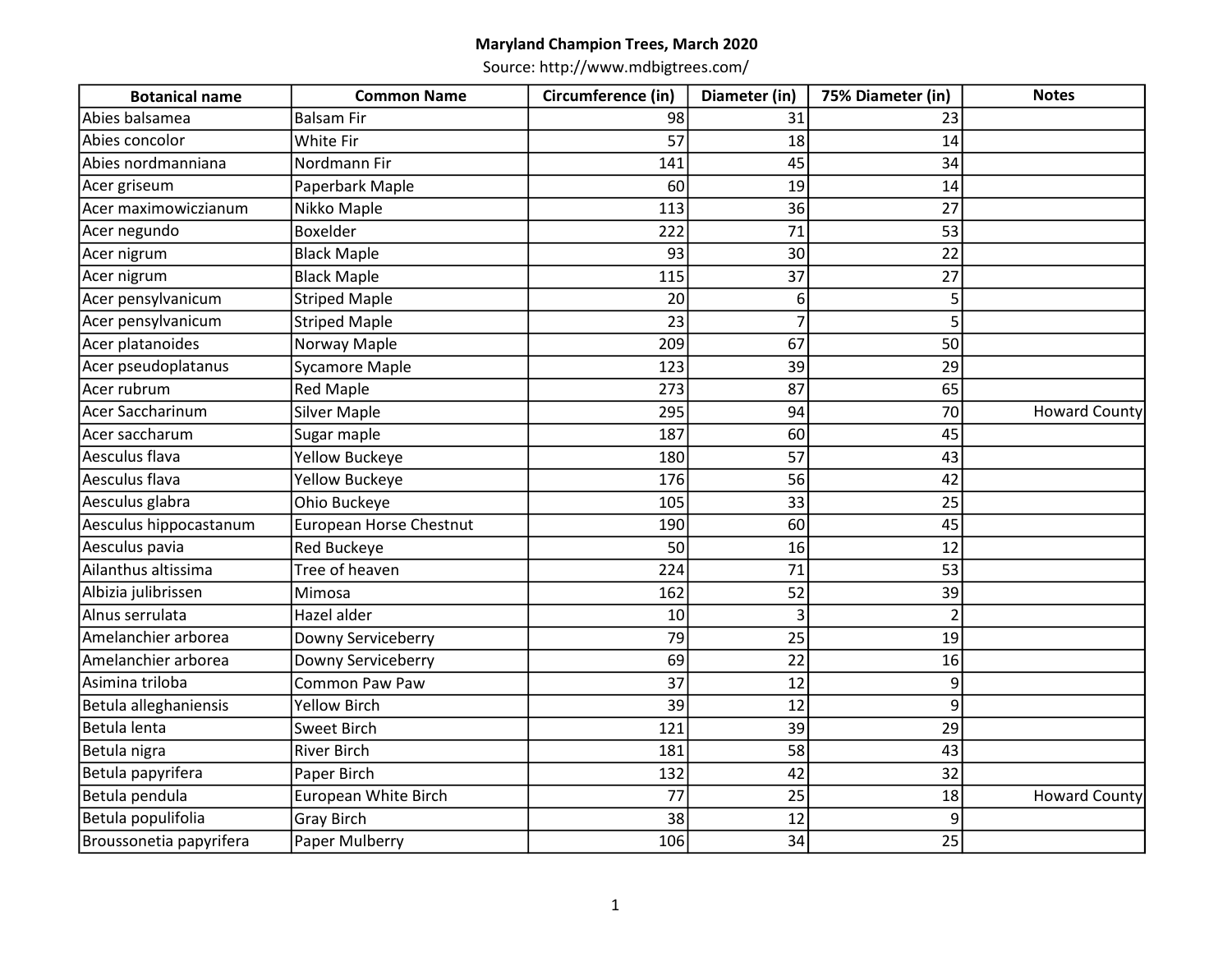| <b>Botanical name</b>    | <b>Common Name</b>         | Circumference (in) | Diameter (in) | 75% Diameter (in) | <b>Notes</b> |
|--------------------------|----------------------------|--------------------|---------------|-------------------|--------------|
| Calocedrus decurrens     | <b>Incense Cedar</b>       | 194                | 62            | 46                |              |
| Carpinus caroliniana     | Ironwood                   | 92                 | 29            | 22                |              |
| Carpinus caroliniana     | Ironwood                   | 84                 | 27            | 20                |              |
| Carya cordiformis        | <b>Bitternut Hickory</b>   | 156                | 50            | 37                |              |
| Carya cordiformis        | <b>Bitternut Hickory</b>   | 145                | 46            | 35                |              |
| Carya glabra             | Pignut Hickory             | 118                | 38            | 28                |              |
| Carya illinoinensis      | Northern Pecan             | 186                | 59            | 44                |              |
| Carya laciniosa          | Shellbark Hickory          | 95                 | 30            | 23                |              |
| Carya ovata              | Shagbark Hickory           | 191                | 61            | 46                |              |
| Carya pallida            | Sand Hickory               | 97                 | 31            | 23                |              |
| Carya tomentosa          | Mockernut Hickory          | 136                | 43            | 32                |              |
| Castanea dentata         | American Chestnut          | 54                 | 17            | 13                |              |
| Castanea mollissima      | <b>Chinese Chestnut</b>    | 195                | 62            | 47                |              |
| Castanea pumila          | Allegheny Chinkapin        | 25                 | 8             | 6                 |              |
| Catalpa bignonioides     | Southern Catalpa           | 251                | 80            | 60                |              |
| Catalpa speciosa         | Northern Catalpa           | 270                | 86            | 64                |              |
| Cedrus atlantica         | <b>Atlas Cedar</b>         | 202                | 64            | 48                |              |
| Cedrus deodara           | Deodar Cedar               | 143                | 46            | 34                |              |
| Cedrus deodara           | Deodar Cedar               | 112                | 36            | 27                |              |
| Cedrus libani            | Cedar of Lebanon           | 194                | 62            | 46                |              |
| Cedrus libani            | Cedar of Lebanon           | 164                | 52            | 39                |              |
| Celtis Occidentalis      | Hackberry                  | 242                | 77            | 58                |              |
| Celtis tenuifolia        | Dwarf hackberry            | 57                 | 18            | 14                |              |
| Cercidiphyllum japonicum | Katsura                    | 151                | 48            | 36                |              |
| Cercis canadensis        | Eastern Redbud             | 129                | 41            | 31                |              |
| Chamaecyparis lawsoniana | Lawson False Cypress       | 62                 | 20            | 15                |              |
| Chamaecyparis obtusa     | Hinoki Cypress             | 106                | 34            | 25                |              |
| Chamaecyparis pisifera   | Japanese False Cypress     | 134                | 43            | 32                |              |
| Chamaecyparis thyoides   | <b>White Cedar</b>         | 109                | 35            | 26                |              |
| Chionanthus retusus      | <b>Chinese Fringe Tree</b> | 61                 | 19            | 15                |              |
| Chionanthus virginicus   | <b>Fringe Tree</b>         | 10                 | 3             | $\overline{2}$    |              |
| Chionanthus virginicus   | <b>Fringe Tree</b>         | 10                 | 3             | $\overline{2}$    |              |
| Cladrastis Kentukea      | Yellowwood                 | 126                | 40            | 30 <sup>1</sup>   |              |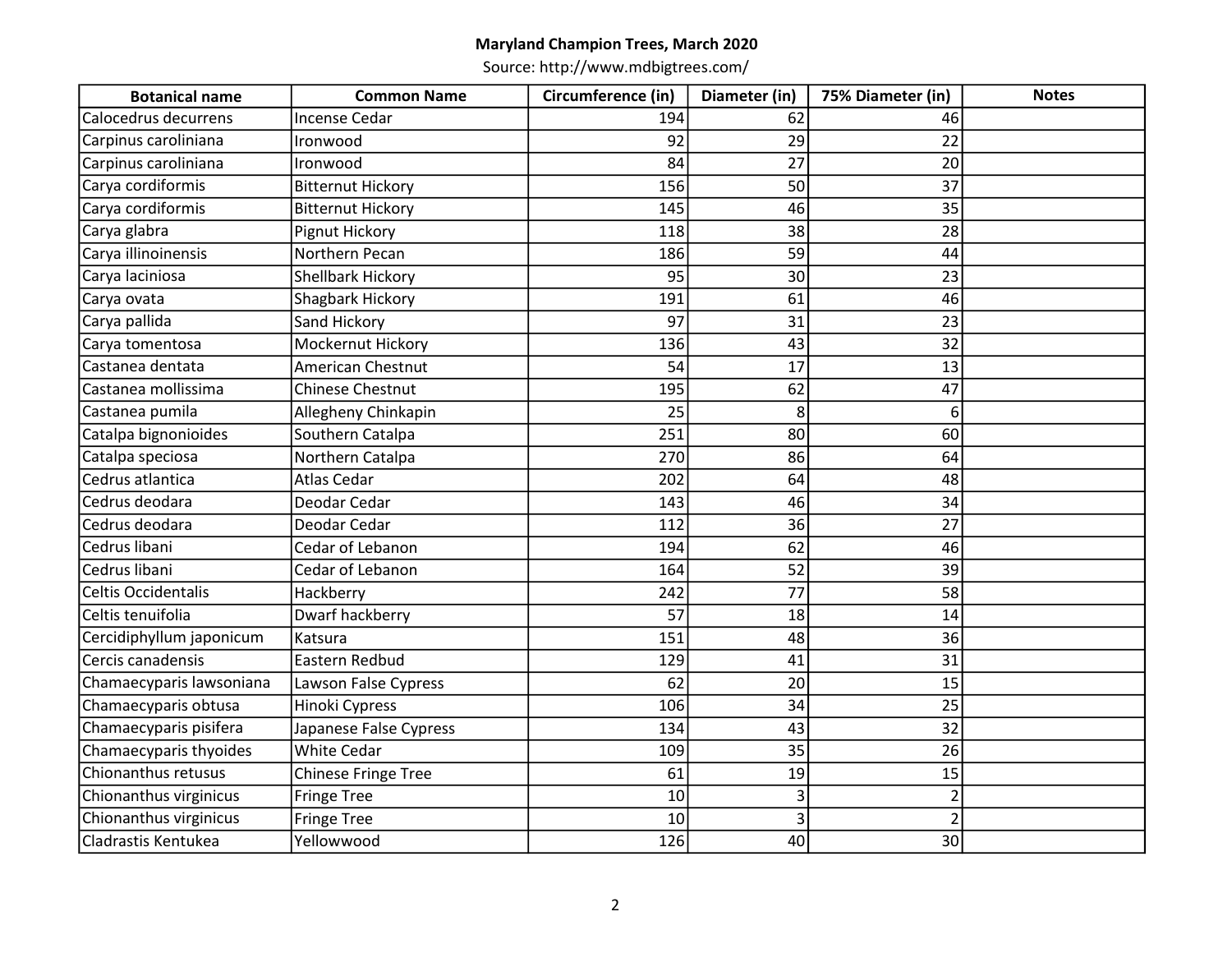| <b>Botanical name</b>       | <b>Common Name</b>          | Circumference (in) | Diameter (in) | 75% Diameter (in) | <b>Notes</b> |
|-----------------------------|-----------------------------|--------------------|---------------|-------------------|--------------|
| Cladrastis Kentukea         | Yellowwood                  | 136                | 43            | 32                |              |
| Cletis laevigata            | Sugarberry                  | 133                | 42            | 32                |              |
| Cornus florida              | <b>Flowering Dogwood</b>    | 78                 | 25            | 19                |              |
| Cornus florida              | <b>Flowering Dogwood</b>    | 75                 | 24            | 18                |              |
| Cornus florida              | <b>Flowering Dogwood</b>    | $\overline{72}$    | 23            | 17                |              |
| Cornus kousa                | Korean Dogwood              | 76                 | 24            | 18                |              |
| Crataegus crusgalli         | Cockspur Hawthorn           | 17                 | 5             | 4                 |              |
| Crataegus phaenopyrum       | Washington Hawthorn         | 52                 | 17            | 12                |              |
| Cryptomeria japonica        | Japanese Cedar              | 87                 | 28            | 21                |              |
| Cryptomeria japonica        | Japanese Cedar              | 97                 | 31            | 23                |              |
| Cunninghamia lanceolata     | China Fir                   | 73                 | 23            | 17                |              |
| Cupressocyparis leylandii   |                             |                    |               |                   |              |
| 'Leighton Green'            | <b>Leyland Cypress</b>      | 62                 | 20            | 15                |              |
| Cupressus arizonica         | Arizona Cypress             | 55                 | 18            | 13                |              |
| Davidia involcurata         | Dove Tree                   | 55                 | 18            | 13                |              |
| Diospyrus virginiana        | Persimmon                   | 103                | 33            | 25                |              |
| Fagus Grandifolia           | American Beech              | 255                | 81            | 61                |              |
| Fagus sylvatica             | European Beech              | 231                | 74            | 55                |              |
| Fagus sylvatica f purpurea  | European Purple Beech       | 203                | 65            | 48                |              |
| Fagus sylvatica f. purpurea | European Purple Beech       | 227                | 72            | 54                |              |
| Fagus sylvatica var pendula | European Weeping Beech      | 163                | 52            | 39                |              |
| Firmiana simplex            | <b>Chinese Parasol Tree</b> | 28                 | 9             |                   |              |
| Franklinia alatamaha        | <b>Franklin Tree</b>        | 26                 | 8             | 6 <sup>1</sup>    |              |
| Fraxinus americana          | White Ash                   | 245                | 78            | 58                |              |
| Fraxinus nigra              | <b>Black Ash</b>            | 26                 | 8             | $6 \mid$          |              |
| Fraxinus pennsylvanica      | Green Ash                   | 226                | 72            | 54                |              |
| Fraxinus profunda           | Pumpkin Ash                 | 73                 | 23            | 17                |              |
| Ginkgo biloba               | <b>Maidenhair Tree</b>      | 262                | 83            | 63                |              |
| Ginkgo biloba               | Maidenhair Tree             | 252                | 80            | 60                |              |
| Gleditsia triacanthos       | Honey Locust                | 143                | 46            | 34                |              |
| Gleditsia triacanthos       | Honey Locust                | 133                | 42            | 32                |              |
| Gymnocladus dioicus         | Kentucky Coffee Tree        | 198                | 63            | 47                |              |
| Gymnocladus dioicus         | Kentucky Coffee Tree        | 223                | 71            | 53                |              |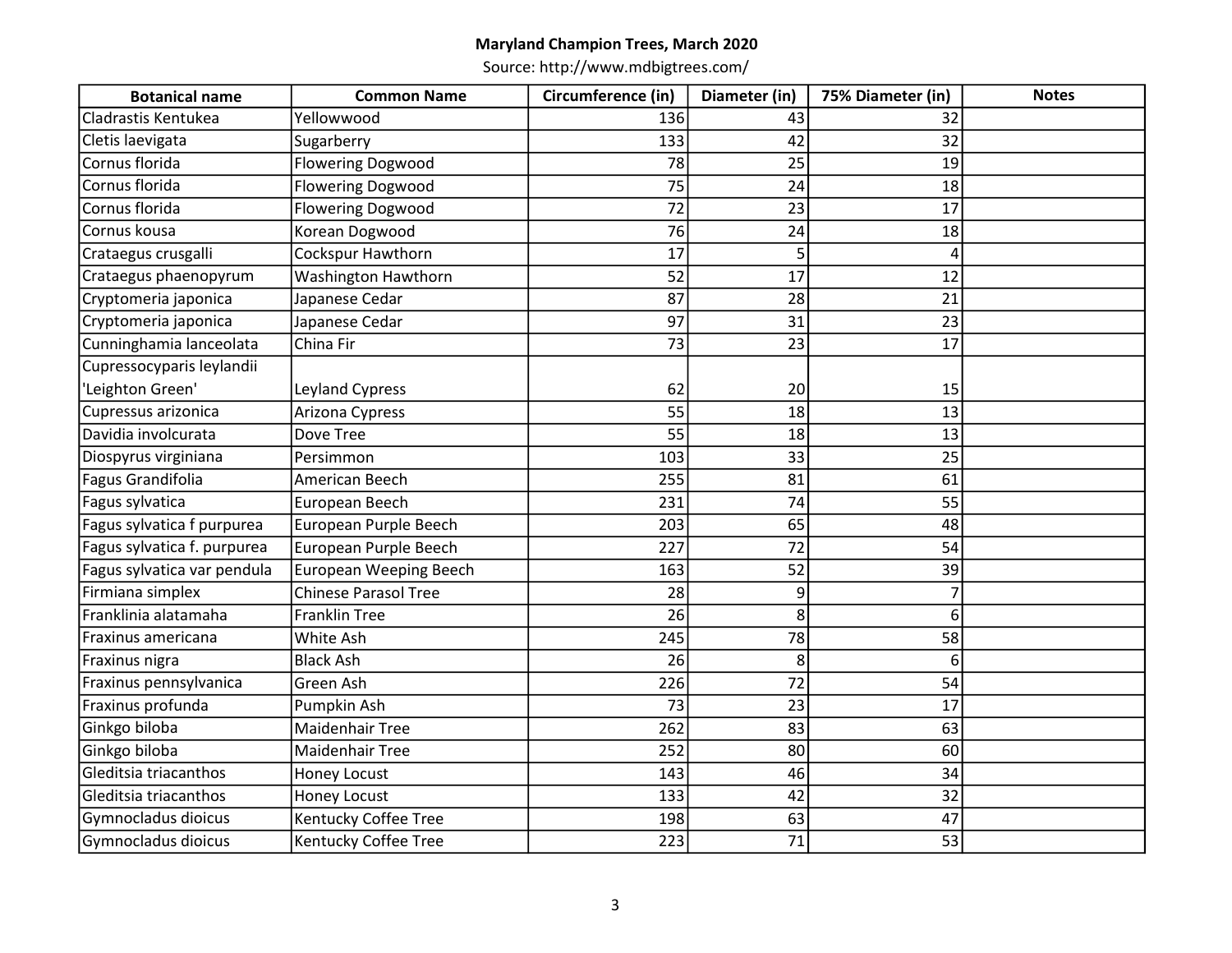| <b>Botanical name</b>   | <b>Common Name</b>            | Circumference (in) | Diameter (in) | 75% Diameter (in) | <b>Notes</b> |
|-------------------------|-------------------------------|--------------------|---------------|-------------------|--------------|
| Halesia Carolina        | Carolina Silverbell           | 92                 | 29            | 22                |              |
| Hamamelis virginiana    | Common Witch Hazel            | 12                 | 4             | 3                 |              |
| hovenia dulcis          | Japanese Raisin Tree          | 84                 | 27            | 20                |              |
| Ilex opaca              | American Holly                | 148                | 47            | 35                |              |
| Juglans cinerea         | <b>Butternut</b>              | 216                | 69            | 52                |              |
| Juglans nigra           | <b>Black Walnut</b>           | 233                | 74            | 56                |              |
| Juglans regia           | English Walnut                | 192                | 61            | 46                |              |
| Juniperus chinensis     | Chinese Juniper               | 73                 | 23            | 17                |              |
| Juniperus virginiana    | Eastern Red Cedar             | 183                | 58            | 44                |              |
| Koelruteria paniculata  | <b>Golden Rain Tree</b>       | 124                | 39            | 30                |              |
| Larix laricina          | Tamarack                      | 35                 | 11            | 8                 |              |
| Liquidambar styraciflua | Sweetgum                      | 209                | 67            | 50                |              |
| Liriodendron tulipfera  | Tulip Poplar or Yellow Poplar | 318                | 101           | 76                |              |
| Liriodendron tulipfera  | Tulip Poplar or Yellow Poplar | 293                | 93            | 70                |              |
| Maclura pomifera        | Osage orange                  | 276                | 88            | 66                |              |
| Magnolia acuminata      | Cucumber Magnolia             | 254                | 81            | 61                |              |
| Magnolia fraseri        | Fraser Magnolia               | 54                 | 17            | 13                |              |
| Magnolia grandiflora    | Southern Magnolia             | 207                | 66            | 49                |              |
| Magnolia kobus          | Kobushi Magnolia              | 135                | 43            | 32                |              |
| Magnolia macrophylla    | <b>Big Leaf Magnolia</b>      | 90                 | 29            | 21                |              |
| Magnolia stellata       | <b>Star Magnolia</b>          | 61                 | 19            | 15                |              |
| Magnolia tripetala      | Umbrella Magnolia             | 49                 | 16            | 12                |              |
| Magnolia tripetala      | Umbrella Magnolia             | 59                 | 19            | 14                |              |
| Magnolia virginiana     | Sweetbay Magnolia             | 79                 | 25            | 19                |              |
| Magnolia x soulangiana  | Saucer Magnolia               | 105                | 33            | 25                |              |
| Magnolia x soulangiana  | Saucer Magnolia               | 104                | 33            | 25                |              |
| Magnolia x soulangiana  | Saucer Magnolia               | 121                | 39            | 29                |              |
| Metasequoia             |                               |                    |               |                   |              |
| glyptostroboides        | Dawn Redwood                  | 187                | 60            | 45                |              |
| Morus alba              | White Mulberry                | 233                | 74            | 56                |              |
| Morus alba              | <b>White Mulberry</b>         | 237                | 75            | 57                |              |
| Morus nigra             | <b>Black Mulberry</b>         | 293                | 93            | 70                |              |
| Morus rubra             | <b>Red Mulberry</b>           | 140                | 45            | 33                |              |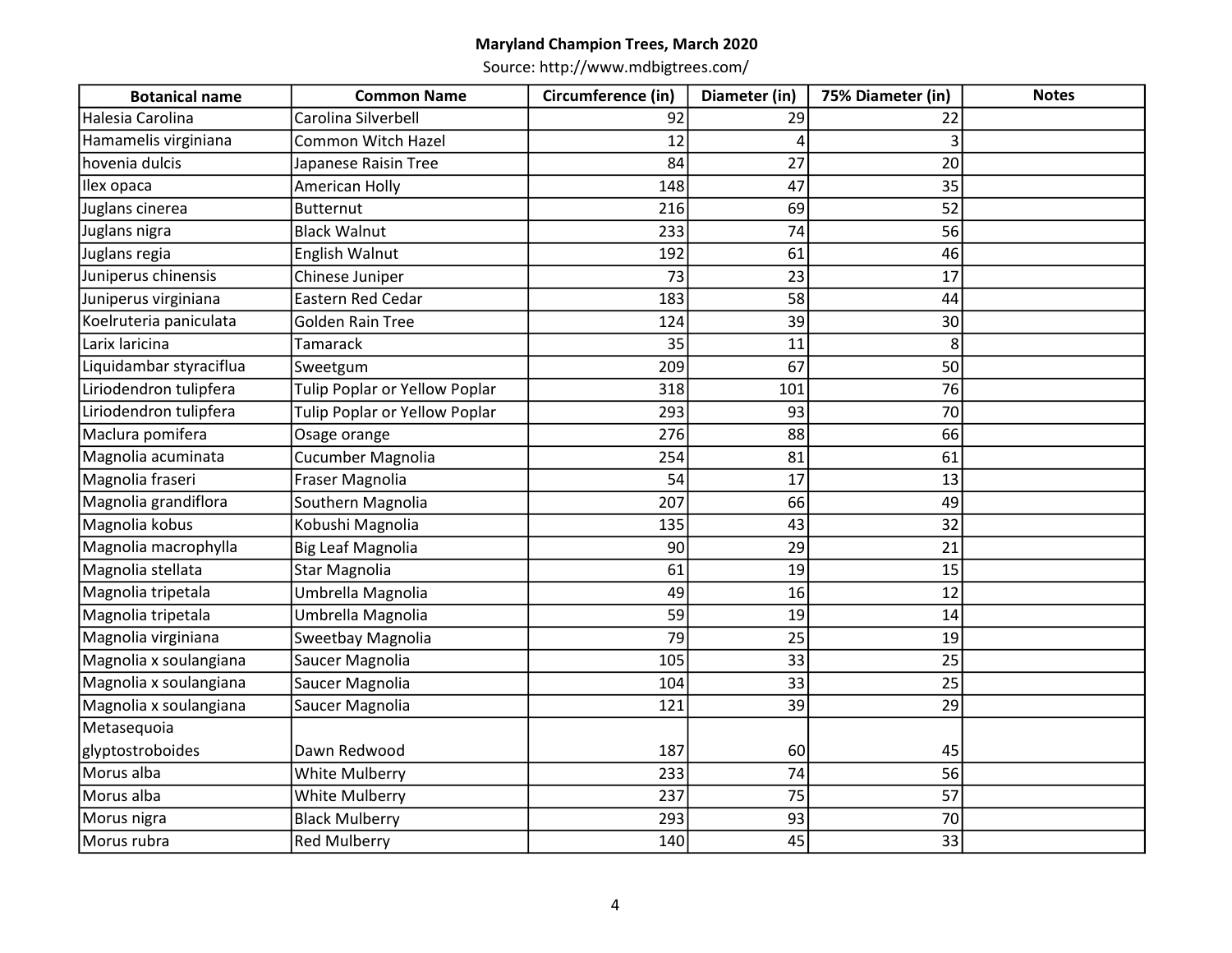| <b>Botanical name</b>      | <b>Common Name</b>         | Circumference (in) | Diameter (in) | 75% Diameter (in) | <b>Notes</b>         |
|----------------------------|----------------------------|--------------------|---------------|-------------------|----------------------|
| Nyssa biflora              | Swamp Tupelo               | 35                 | 11            | 8                 |                      |
| Nyssa biflora              | Swamp Tupelo               | 36                 | 11            | 9                 |                      |
| Nyssa sylvatica            | Tupelo                     | 210                | 67            | 50                |                      |
| Ostraya virginiana         | Hophornbeam                | 40                 | 13            | 10                |                      |
| Ostraya virginiana         | Hophornbeam                | 43                 | 14            | 10                |                      |
| Oxydendrum arboreum        | Sourwood                   | 92                 | 29            | 22                |                      |
| Parrotia persica           | Persian ironwood           | 32                 | 10            | 8                 |                      |
| Paulownia tomentosa        | <b>Empress Tree</b>        | 195                | 62            | 47                |                      |
| Phellodendron amurense     | amur Corktree              | 147                | 47            | 35                |                      |
| Picea abies                | Norway Spruce              | 180                | 57            | 43                |                      |
| Picea glauca               | White Spruce               | 47                 | 15            | 11                |                      |
| Picea pungens              | Colorado Spruce            | 84                 | 27            | 20                | <b>Howard County</b> |
| Picea rubens               | <b>Red Spruce</b>          | 102                | 32            | 24                |                      |
| Pinus echinata             | <b>Shortleaf Pine</b>      | 82                 | 26            | 20                |                      |
| Pinus elliotti             | Slash Pine                 | 76                 | 24            | 18                |                      |
| Pinus koraiensis           | Korean Pine                | 82                 | 26            | 20                |                      |
| Pinus nigra                | <b>Austrian Pine</b>       | 141                | 45            | 34                |                      |
| Pinus palustris            | Long Leaf Pine             | 104                | 33            | 25                |                      |
| Pinus ponderosa            | Ponderosa Pine             | 74                 | 24            | 18                |                      |
| <b>Pinus Pungens</b>       | <b>Table Mountain Pine</b> | 69                 | 22            | 16                |                      |
| Pinus resinosa             | <b>Red Pine</b>            | 64                 | 20            | 15                |                      |
| Pinus serotina             | Pond Pine                  | 50                 | 16            | 12                |                      |
| Pinus strobus              | <b>Eastern White Pine</b>  | 165                | 53            | 39                |                      |
| pinus strobus 'fastigiata' | <b>Columnar White Pine</b> | 87                 | 28            | 21                |                      |
| Pinus taeda                | Loblolly Pine              | 122                | 39            | 29                |                      |
| Pinus taeda                | Loblolly Pine              | 143                | 46            | 34                |                      |
| Pinus taeda                | Loblolly Pine              | 123                | 39            | 29                |                      |
| pinus thumbergii           | Japanese Black Pine        | 48                 | 15            | 11                |                      |
| pinus virginiana           | Virginia Pine              | 90                 | 29            | 21                |                      |
| pinus virginiana           | Virginia Pine              | 83                 | 26            | 20                |                      |
| Pinus wallichiana          | himalayan Pine             | 135                | 43            | 32                |                      |
| Platanus acerfolia         | London Plane Tree          | 145                | 46            | 35                |                      |
| Platanus acerfolia         | <b>London Plane Tree</b>   | 145                | 46            | 35                |                      |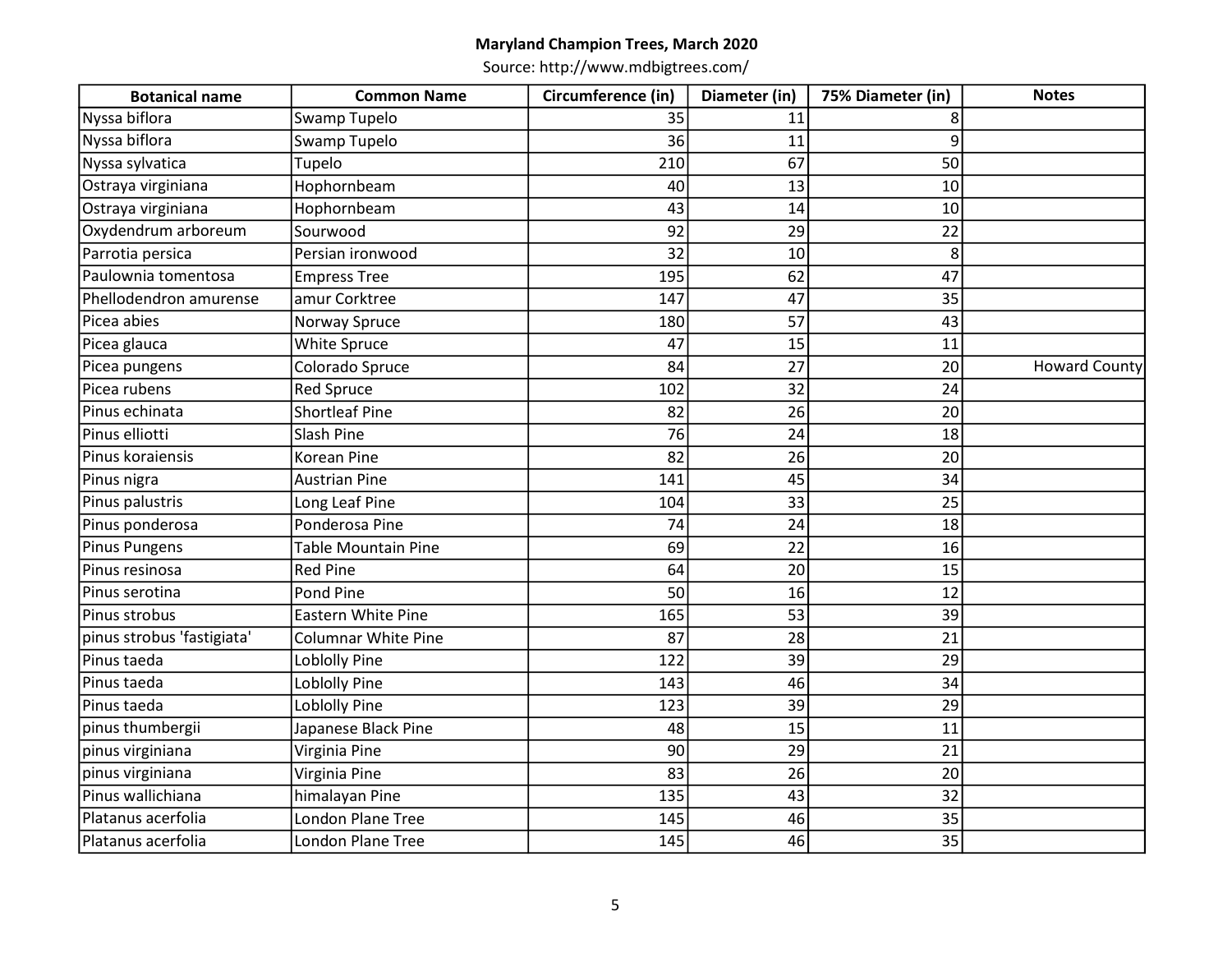| <b>Botanical name</b>       | <b>Common Name</b>          | Circumference (in) | Diameter (in) | 75% Diameter (in) | <b>Notes</b> |
|-----------------------------|-----------------------------|--------------------|---------------|-------------------|--------------|
| Platanus occidentalis       | Sycamore                    | 310                | 99            | 74                |              |
| Platycladus orientalis      | Oriental Arborvitae         | 89                 | 28            | 21                |              |
| Populus alba                | White Poplar                | 118                | 38            | 28                |              |
| Populus alba                | White Poplar                | 127                | 40            | 30                |              |
| populus balsamifera         | <b>Balsam Poplar</b>        | 120                | 38            | 29                |              |
| Populus deltoides           | Eastern Cottonwood          | 290                | 92            | 69                |              |
| Populus grandidentata       | <b>Bigtooth Aspen</b>       | 77                 | 25            | 18                |              |
| Populus heterophylla        | Swamp Cottonwood            | 70                 | 22            | 17                |              |
| Prunus avium                | <b>Sweet Cherry</b>         | 202                | 64            | 48                |              |
| Prunus cerasifera           | Purple Leaf Plum            | 17                 | 5             | 4                 |              |
| Prunus cerasifera           | Purple Leaf Plum            | 17                 | 5             | Δ                 |              |
| Prunus cerasus              | Sour Cherry                 | 102                | 32            | 24                |              |
| Prunus serrulata            | Japanese Flowering Cherry   | 55                 | 18            | 13                |              |
| Prunus serrulata 'Kwanzan'  | Japanese Flowering Cherry   | 126                | 40            | 30 <sup>1</sup>   |              |
| Prunus subhirtilla          | <b>Higin Cherry</b>         | 79                 | 25            | 19                |              |
| Prunus subhirtilla var      |                             |                    |               |                   |              |
| pendula                     | <b>Weeping Higan Cherry</b> | 158                | 50            | 38                |              |
| Prunus virginiana           | Chokecherry                 | 196                | 62            | 47                |              |
| Pseudolarix amabilis        | <b>Golden Larch</b>         | 71                 | 23            | 17                |              |
| Pseudotsuga menziesii       | Douglas Fir                 | 119                | 38            | 28                |              |
| Pterocarya fraxinifolia     | Caucasian Wingnut           | 96                 | 31            | 23                |              |
| Pterocarya stenoptera       | Chinese Wingnut             | 235                | 75            | 56                |              |
| pyrus calleryana 'bradford' | <b>Bradford pear</b>        | 114                | 36            | 27                |              |
| Pyrus communis              | Common Pear                 | 87                 | 28            | 21                |              |
| Quercos coccinea            | Scarlet Oak                 | 207                | 66            | 49                |              |
| Quercos Muehlenbergii       | Chinkapin Oak               | 178                | 57            | 42                |              |
| <b>Quercos Phellos</b>      | <b>Willow Oak</b>           | 281                | 89            | 67                |              |
| Quercus accutissima         | Sawtooth Oak                | 198                | 63            | 47                |              |
| Quercus alba                | <b>White Oak</b>            | 279                | 89            | 67                |              |
| Quercus bicolor             | Swamp White Oak             | 238                | 76            | 57                |              |
| Quercus cerris              | <b>Turkey Oak</b>           | 126                | 40            | 30                |              |
| Quercus dentata             | Japanese Emperor Oak        | 68                 | 22            | 16                |              |
| Quercus falcata             | Southern Red Oak            | 255                | 81            | 61                |              |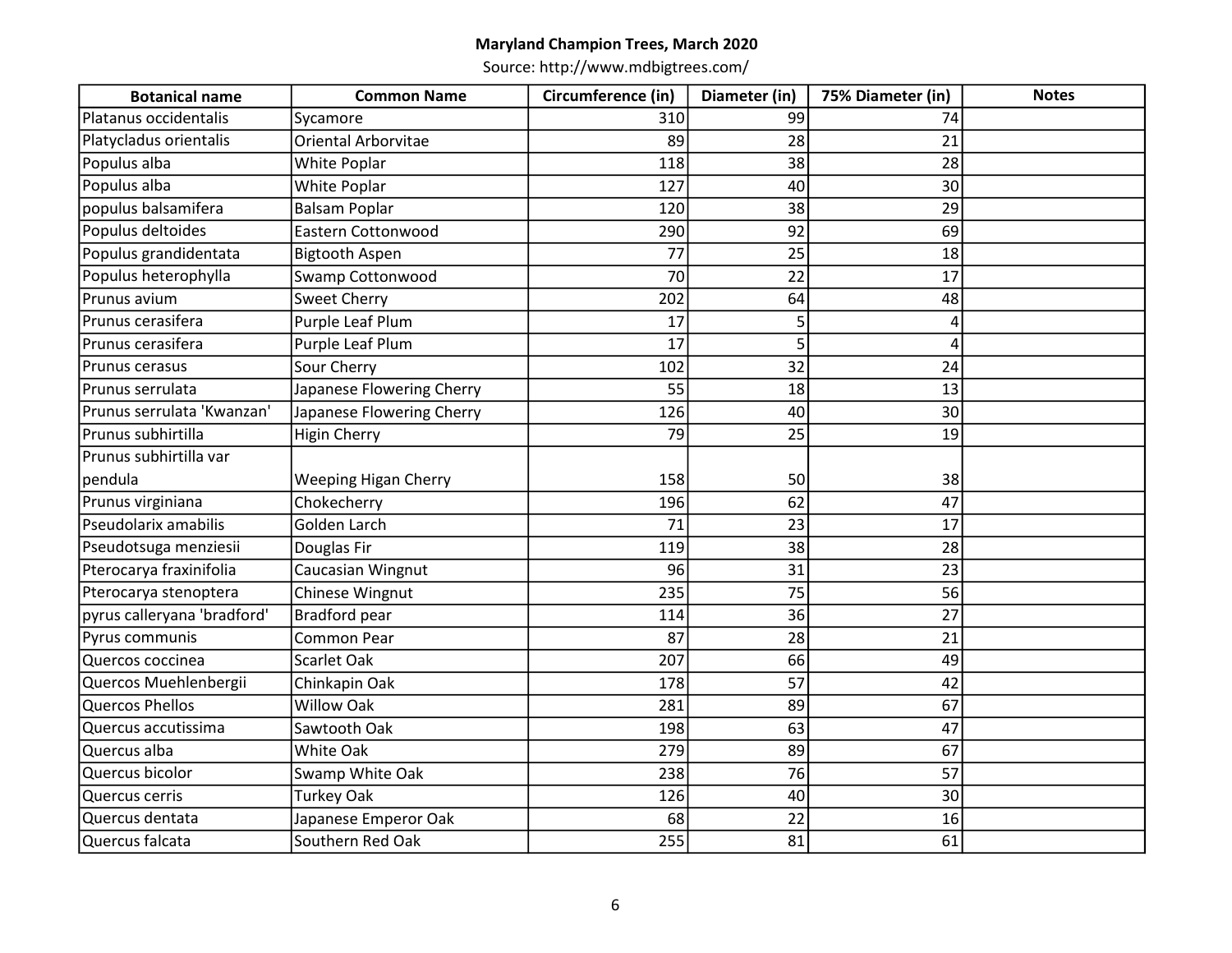| <b>Botanical name</b>    | <b>Common Name</b>          | Circumference (in) | Diameter (in) | 75% Diameter (in) | <b>Notes</b>         |
|--------------------------|-----------------------------|--------------------|---------------|-------------------|----------------------|
| Quercus falcata          | Southern Red Oak            | 250                | 80            | 60                |                      |
| Quercus falcata          | Southern Red Oak            | 264                | 84            | 63                |                      |
| Quercus frainetto        | Hungarian Oak               | 157                | 50            | 37                |                      |
| Quercus imbricaria       | Shingle Oak                 | 164                | 52            | 39                |                      |
| Quercus laurifolia       | Laurel Oak                  | 106                | 34            | 25                |                      |
| Quercus lyrata           | Overcup Oak                 | 180                | 57            | 43                |                      |
| Quercus macrocarpa       | <b>Bur oak</b>              | 194                | 62            | 46                |                      |
| Quercus marilandica      | <b>Blackjack Oak</b>        | 59                 | 19            | 14                |                      |
| Quercus montana          | Chestnut Oak                | 216                | 69            | 52                |                      |
| Quercus Muehlenbergii    | Chinkapin Oak               | 174                | 55            | 42                |                      |
| Quercus nigra            | Water Oak                   | 180                | 57            | 43                |                      |
| Quercus pagoda           | Cherrybark Oak              | 237                | 75            | 57                |                      |
| Quercus pagoda           | Cherrybark Oak              | 216                | 69            | 52                |                      |
| Quercus palustris        | Pin Oak                     | 199                | 63            | 48                |                      |
| Quercus robur            | English Oak                 | 163                | 52            | 39                |                      |
| Quercus rubra            | <b>Red Oak</b>              | 269                | 86            | 64                |                      |
| Quercus rubra            | <b>Red Oak</b>              | 289                | 92            | 69                |                      |
| Quercus shumardii        | <b>Shumard Oak</b>          | 272                | 87            | 65                |                      |
| Quercus stellata         | Post Oak                    | 177                | 56            | 42                | <b>Howard County</b> |
| Quercus variabilis       | <b>Oriental Oak</b>         | 112                | 36            | 27                |                      |
| Quercus Velutina         | <b>Black Oak</b>            | 257                | 82            | 61                |                      |
| Quercus virginiana       | Live Oak                    | 19                 | 6             | 5                 |                      |
| Robinia pseudoacacia     | <b>Black Locust</b>         | 213                | 68            | 51                |                      |
| Salix babylonica         | <b>Weeping Willow</b>       | 220                | 70            | 53                |                      |
| Salix babylonica         | <b>Weeping Willow</b>       | 206                | 66            | 49                |                      |
| Salix matsudana          | <b>Corkscrew Willow</b>     | 150                | 48            | 36                |                      |
| Salix nigra              | <b>Black Willow</b>         | 53                 | 17            | 13                |                      |
| Sassafras albidum        | Sassafras                   | 201                | 64            | 48                |                      |
| Sequoia sempervirens     | Coast Redwood               | 91                 | 29            | 22                |                      |
| Stewartia pseudocamillia | Japanese Stewartia          | 24                 | 8             | 6                 |                      |
| Styphnolobium japonica   | <b>Chinese Scholar Tree</b> | 127                | 40            | 30                |                      |
| Styrax japonicum         | Japanese Snowbell           | 134                | 43            | 32                |                      |
| Styrax obassia           | <b>Fragrant Snowbell</b>    | 44                 | 14            | 11                |                      |